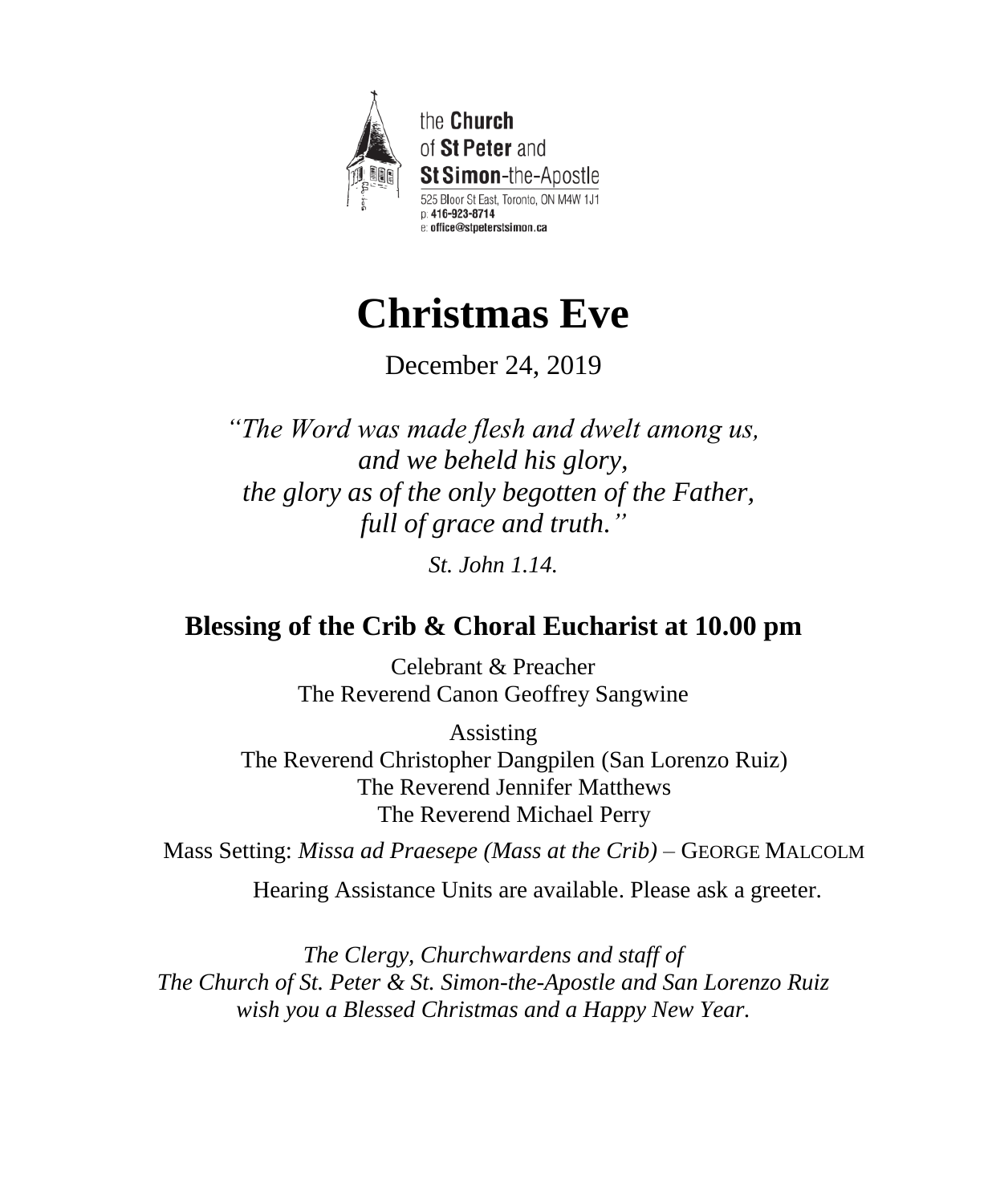#### **Prelude** *John Sheard - Piano*

#### **Introit for Christmas Midnight TRAD. PLAINCHAT**

*Choir*

*Dominus dixit ad me: Filius meus es tu, ego hodie genui te. Ps. Quare fremuerunt gentes: et populi meditati sunt inania? Gloria Patri, et Filio, et Spiritui Sancto: Sicut erat in principio, et nunc, et semper, et in sæcula sæculorum. Amen.*

*The Lord hath said to me: Thou art My Son, this day have I begotten Thee. Ps. Why have the Gentiles raged, and the people devised vain things? Glory be to the Father, and to the Son: and to the Holy Ghost; As it was in the beginning, is now, and ever shall be: world without end. Amen.*

# **The Blessing of the Christmas Crib**

*All turn to face the crib at the back of the Church.*

| Celebrant | Unto us a child is born, unto us a Son is given;                                                                                                                                                                                                |  |  |
|-----------|-------------------------------------------------------------------------------------------------------------------------------------------------------------------------------------------------------------------------------------------------|--|--|
| All       | And his name shall be called Wonderful, Counsellor                                                                                                                                                                                              |  |  |
|           | the Mighty God, the Everlasting Father, the Prince of Peace.                                                                                                                                                                                    |  |  |
| Celebrant | The word was made flesh and dwelt among us.                                                                                                                                                                                                     |  |  |
| All       | And we beheld his glory.                                                                                                                                                                                                                        |  |  |
| Celebrant | Lord of hosts, sanctify and bless this manger, that all who look upon it may be<br>reminded of the humble birth of Jesus and be blessed evermore by him who is<br>God with us and the Saviour of all, who liveth and reigneth with thee and the |  |  |

Holy Spirit now and forever. **Amen.**

**Hymn** *Away in a Manger* CRADLE SONG #126

Away in a manger, no crib for a bed, The little Lord Jesus laid down his sweet head. The stars in the bright sky looked down where he lay, The little Lord Jesus asleep on the hay.

The cattle are lowing, the baby awakes, But little Lord Jesus, no crying he makes. I love thee, Lord Jesus! look down from on high, And stay by my cradle till morning is nigh.

Be near me, Lord Jesus; I ask thee to stay Close by me forever, and love me I pray.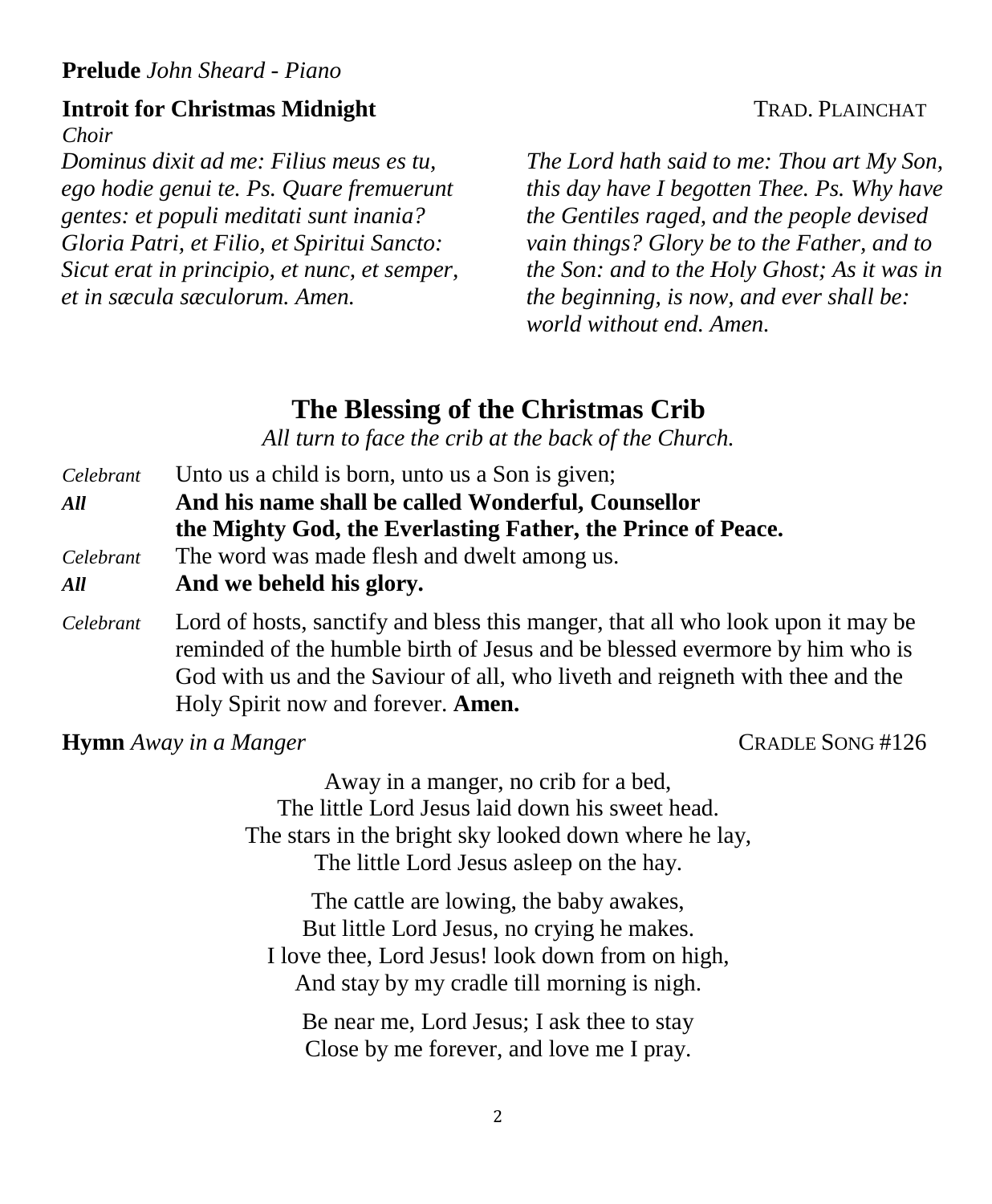Bless all the dear children in thy tender care, And fit us for heaven to live with thee there.

#### *Celebrant* Let us go forth in Peace Alleluia, alleluia! **All In the name of Christ. Amen. Alleluia Alleluia!**

**Hymn** *O* Come, All Ye Faithful **ADESTE FIDELES** #118

O come, all ye faithful, joyful and triumphant, O come ye, O come ye to Bethlehem: come, and behold him, born the king of angels; *O come, let us adore him, O come, let us adore him, O come, let us adore him, Christ the Lord.*

> God of God, Light of Light, lo, he abhors not the virgin's womb; very God, begotten not created: *Refrain*

Sing, choirs of angels, sing in exultation, sing, all ye citizens of heaven above; glory to God in the highest: *Refrain*

See how the shepherds, summoned to his cradle, leaving their flocks, draw nigh with lowly fear; we too will thither bend our joyful footsteps; *Refrain*

Yea, Lord we greet thee, born this happy morning; Jesus, to thee be glory given; Word of the Father, now in flesh appearing; *Refrain*

*Celebrant* Almighty God,

- *All* **unto whom all hearts be open, all desires known, and from whom no secrets are hid: cleanse the thoughts of our hearts by the inspiration of thy Holy Spirit, that we may perfectly love thee, and worthily magnify thy holy name; through Christ our Lord. Amen.**
- *Celebrant* Our Lord Jesus Christ said: hear, O Israel, the Lord our God is one Lord; and thou shalt love the Lord thy God with all thy heart, and with all thy soul, and with all thy mind, and with all thy strength.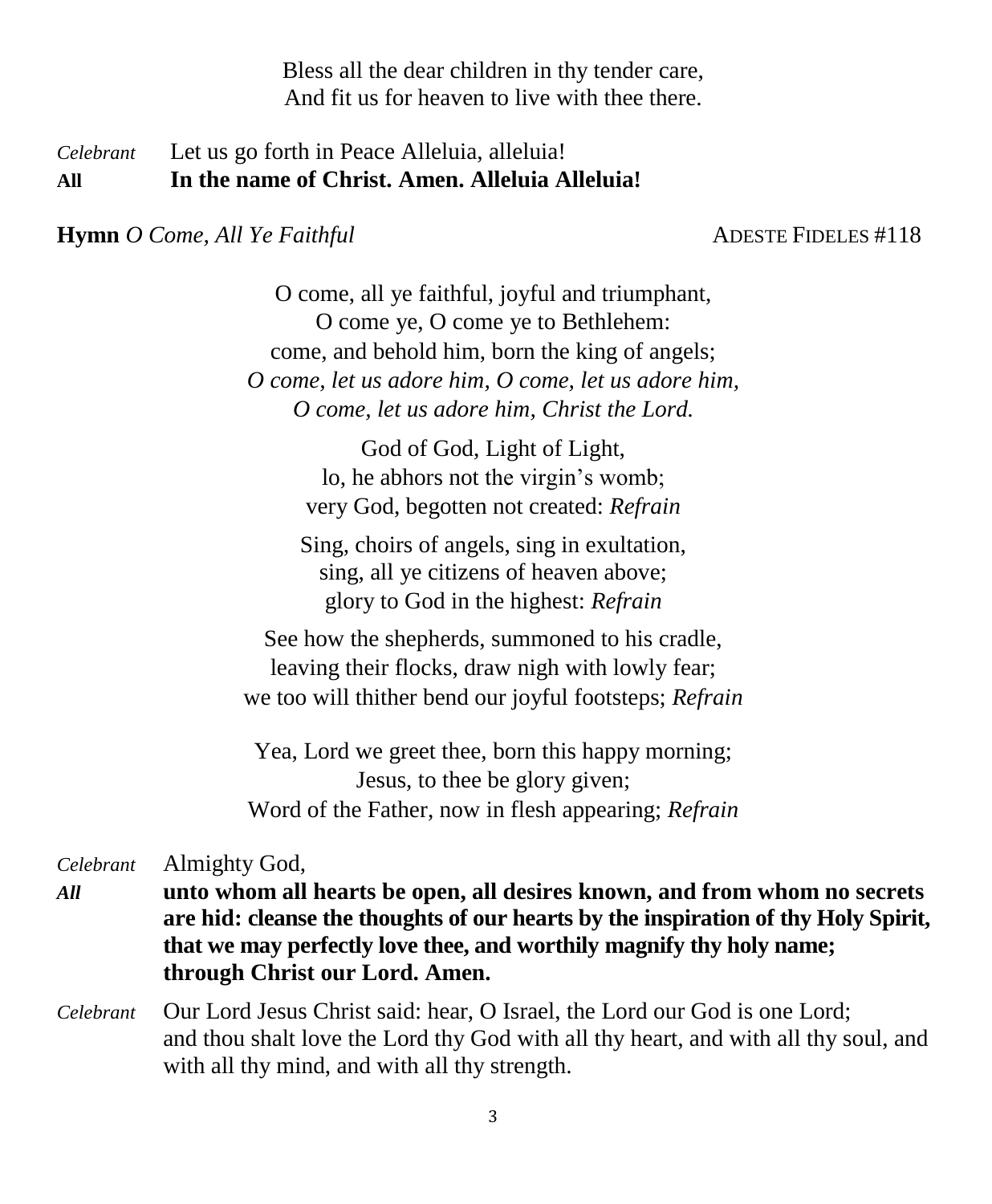This is the first and great commandment. And the second is like unto it: thou shalt love thy neighbour as thyself. On these two commandments hang all the law and the prophets.

### *All* **Lord have mercy upon us, and write both these thy laws in our hearts, we beseech thee.**

*Choir* Kyrie eleison. Christe eleison. Kyrie eleison. *Lord have mercy upon us. Christ have mercy upon us. Lord, have mercy upon us.*

#### **The Collect**

*Celebrant* Eternal God, this holy night is radiant with the brilliance of thy one true light.

As we have known the revelation of that light on earth,

bring us to see the splendour of thy heavenly glory;

through Jesus Christ our Lord, who liveth and reigneth with thee and the Holy Spirit, one God, now and for ever. **Amen.**

*Please be seated.*

# **The Proclamation of the Word**

# **First Lesson** Isaiah 9:2-7 Read by Paul Faulkner

*Reader:* The first lesson is written in the  $9<sup>th</sup>$  chapter of the book of the Prophet Isaiah, beginning at the  $2<sup>nd</sup>$  verse.

The people who walked in darkness have seen a great light; those who lived in a land of deep darkness – on them light has shined. You have multiplied the nation, you have increased its joy; they rejoice before you as with joy at the harvest, as people exult when dividing plunder. For the yoke of their burden, and the bar across their shoulders, the rod of their oppressor, you have broken as on the day of Midian. For all the boots of the tramping warriors and all the garments rolled in blood shall be burned as fuel for the fire. For a child has been born for us, a son given to us; authority rests upon his shoulders; and he is named Wonderful Counsellor, Mighty God, Everlasting Father, Prince of Peace. His authority shall grow continually, and there shall be endless peace for the throne of David and his kingdom. He will establish and uphold it with justice and with righteousness from this time onward and forevermore. The zeal of the Lord of hosts will do this.

*Reader* The word of the Lord. *All* **Thanks be to God.**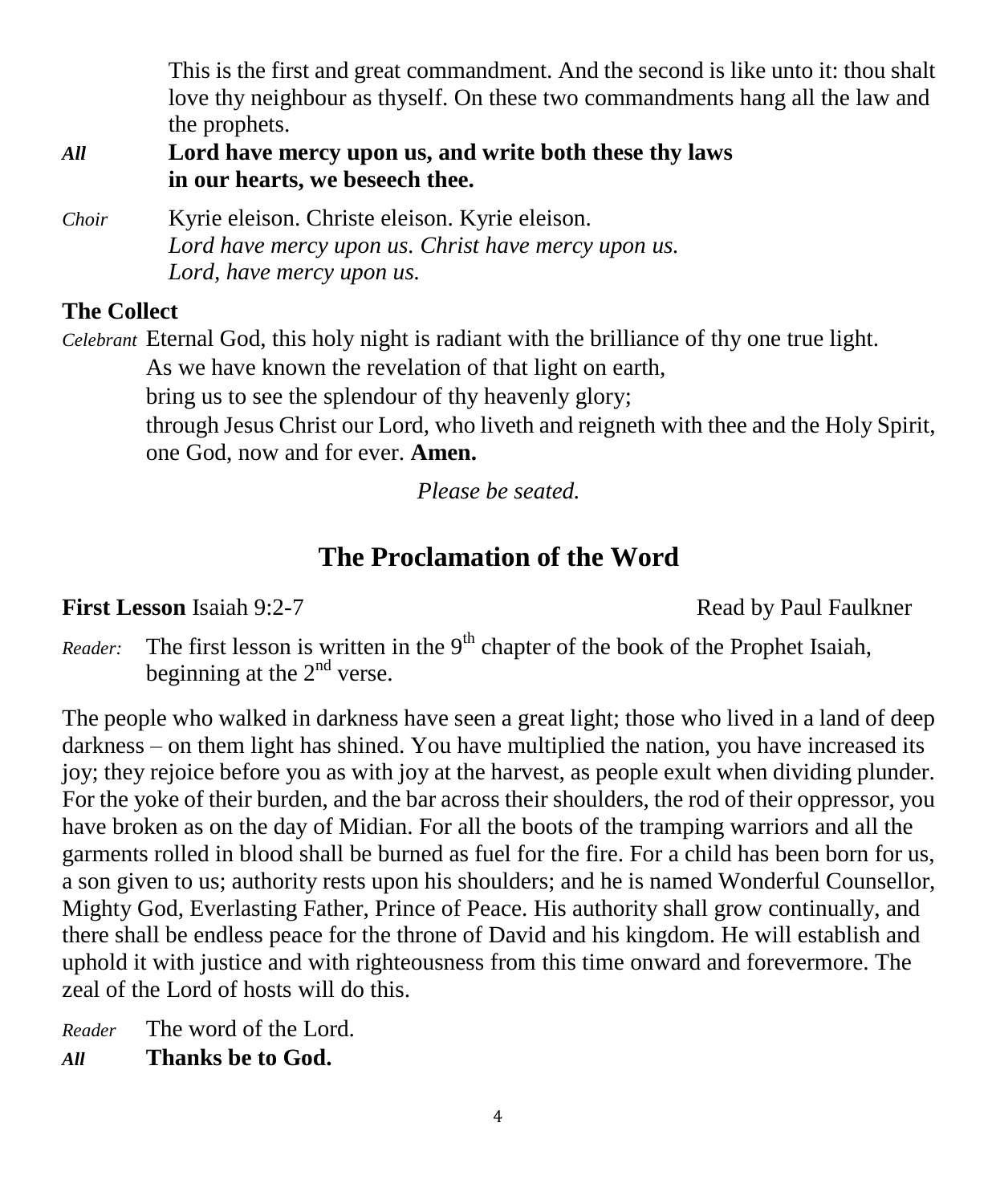**Psalm 96** *Sung by all*. *You are invited to remain seated.*

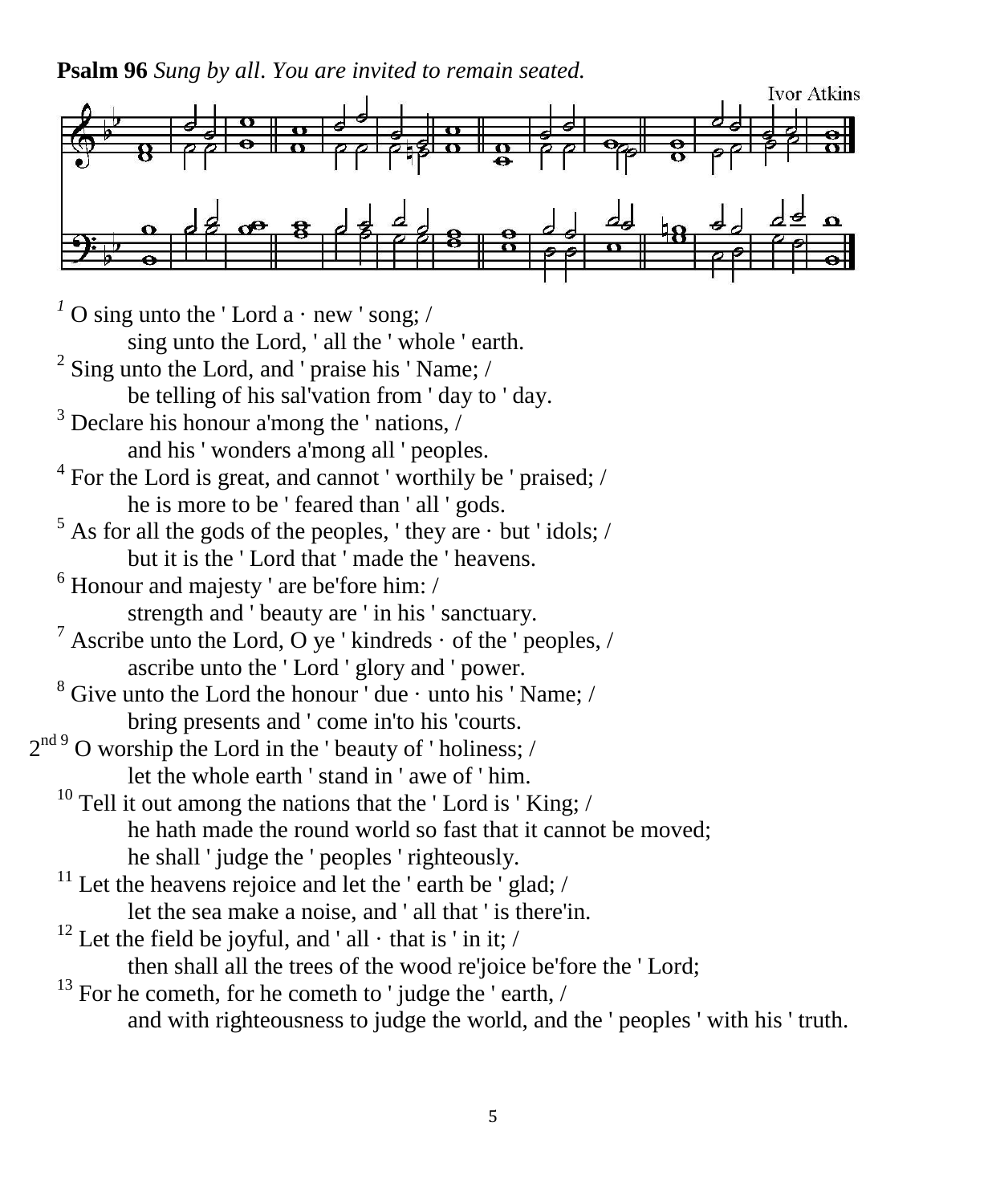**Second Lesson** Titus 2:11-14 Read by Darla Roguel

*Reader:* The Epistle is written in the 2<sup>nd</sup> chapter of the Letter of Paul to Titus, beginning at the  $11<sup>th</sup>$  verse.

For the grace of God has appeared, bringing salvation to all, training us to renounce impiety and worldly passions, and in the present age to live lives that are self-controlled, upright, and godly, while we wait for the blessed hope and the manifestation of the glory of our great God and Saviour, Jesus Christ. He it is who gave himself for us that he might redeem us from all iniquity and purify for himself a people of his own who are zealous for good deeds.

*Reader* The word of the Lord.

*All* **Thanks be to God.**

**Hymn** *It came upon a Midnight Clear* NOEL #141

It came upon the midnight clear, That glorious song of old, From angels bending near the earth To touch their harps of gold! Peace on the earth, to all good will, From heaven's all gracious King! The world in solemn stillness lay To hear the angels sing.

Still through the cloven skies they come With peaceful wings unfurled And still their heavenly music floats O'er all the weary world; Above its sad and lowly plains They bend on hovering wing. And ever o'er its Babel sounds The blessed angels sing.

6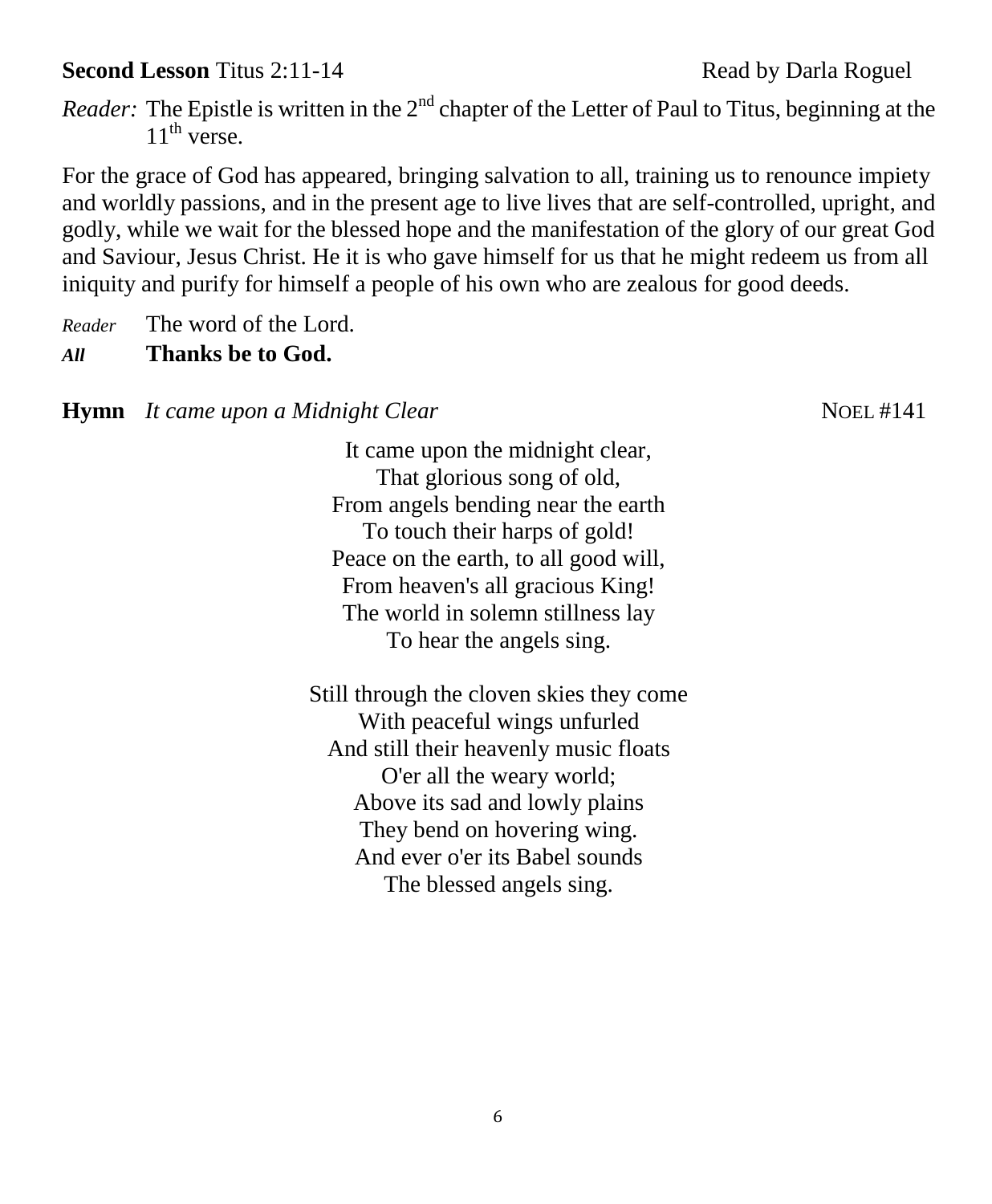# **The Holy Gospel** Luke 2:1-20

*Please remain standing. All turn to face the Gospel as it is read in the centre aisle.*

*Deacon* The Lord be with you. *All* **And with thy spirit.**

*Deacon* The Holy Gospel of our Lord Jesus Christ according to St. Luke.

# *All* **Glory be to thee, O Lord.**

In those days a decree went out from Emperor Augustus that all the world should be registered. This was the first registration and was taken while Quirinius was governor of Syria. All went to their own towns to be registered. Joseph also went from the town of Nazareth in Galilee to Judea, to the city of David called Bethlehem, because he was descended from the house and family of David. He went to be registered with Mary, to whom he was engaged and who was expecting a child. While they were there, the time came for her to deliver her child. And she gave birth to her firstborn son and wrapped him in bands of cloth, and laid him in a manger, because there was no place for them in the inn. In that region there were shepherds living in the fields, keeping watch over their flock by night. Then an angel of the Lord stood before them, and the glory of the Lord shone around them, and they were terrified. But the angel said to them, "Do not be afraid; for see - I am bringing you good news of great joy for all the people: to you is born this day in the city of David a Saviour, who is the Messiah, the Lord. This will be a sign for you: you will find a child wrapped in bands of cloth and lying in a manger." And suddenly there was with the angel a multitude of the heavenly host, praising God and saying, "Glory to God in the highest heaven, and on earth peace among those whom he favours!" When the angels had left them and gone into heaven, the shepherds said to one another, "Let us go now to Bethlehem and see this thing that has taken place, which the Lord has made known to us." So they went with haste and found Mary and Joseph, and the child lying in the manger. When they saw this, they made known what had been told them about this child; and all who heard it were amazed at what the shepherds told them. But Mary treasured all these words and pondered them in her heart. The shepherds returned, glorifying and praising God for all they had heard and seen, as it had been told them.

*Deacon* The Gospel of Christ.

*All* **Praise be to thee, O Christ.**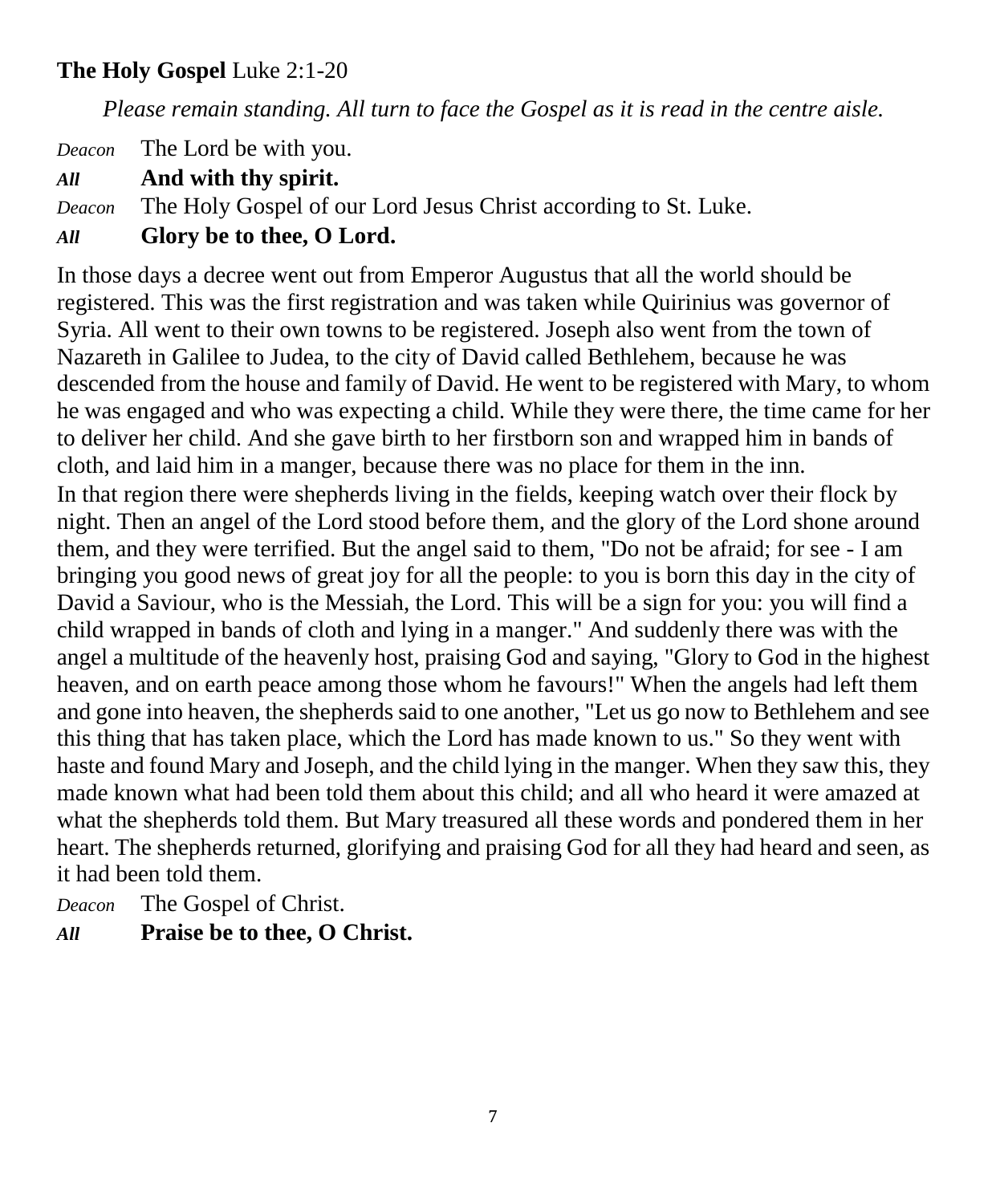Yet with the woes of sin and strife The world hath suffered long; Beneath the angel-strain have rolled Two thousand years of wrong; And we, amid our wars hear not The love song which they bring: O listen now, and still your strife, And hear the angels sing.

For lo, the days are hastening on by prophets seen of old, when with the ever-circling years shall come the time foretold: when the new heaven and earth shall own the Prince of Peace their King, and the whole world send back the song which now the angels sing.

**Homily** *Please be seated*

#### **Motet** *O Magnum Mysterium(Choir)* MORTEN LAURIDSEN

O magnum mysterium, et admirabile sacramentum, ut animalia viderent Dominum natum, iacentem in praesepio! Beata Virgo, cujus viscera meruerunt portare Dominum Iesum Christum. Alleluia!

O great mystery, and wonderful sacrament, that animals should see the newborn Lord, lying in a manger! Blessed is the virgin whose womb was worthy to bear the Lord, Jesus Christ. Alleluia!

# **Nicene Creed** *Please stand.*

*Celebrant* I believe in one God,

*All* **the Father almighty, maker of heaven and earth, and of all things visible and invisible; And in one Lord Jesus Christ, the only-begotten Son of God, begotten of the Father before all worlds,**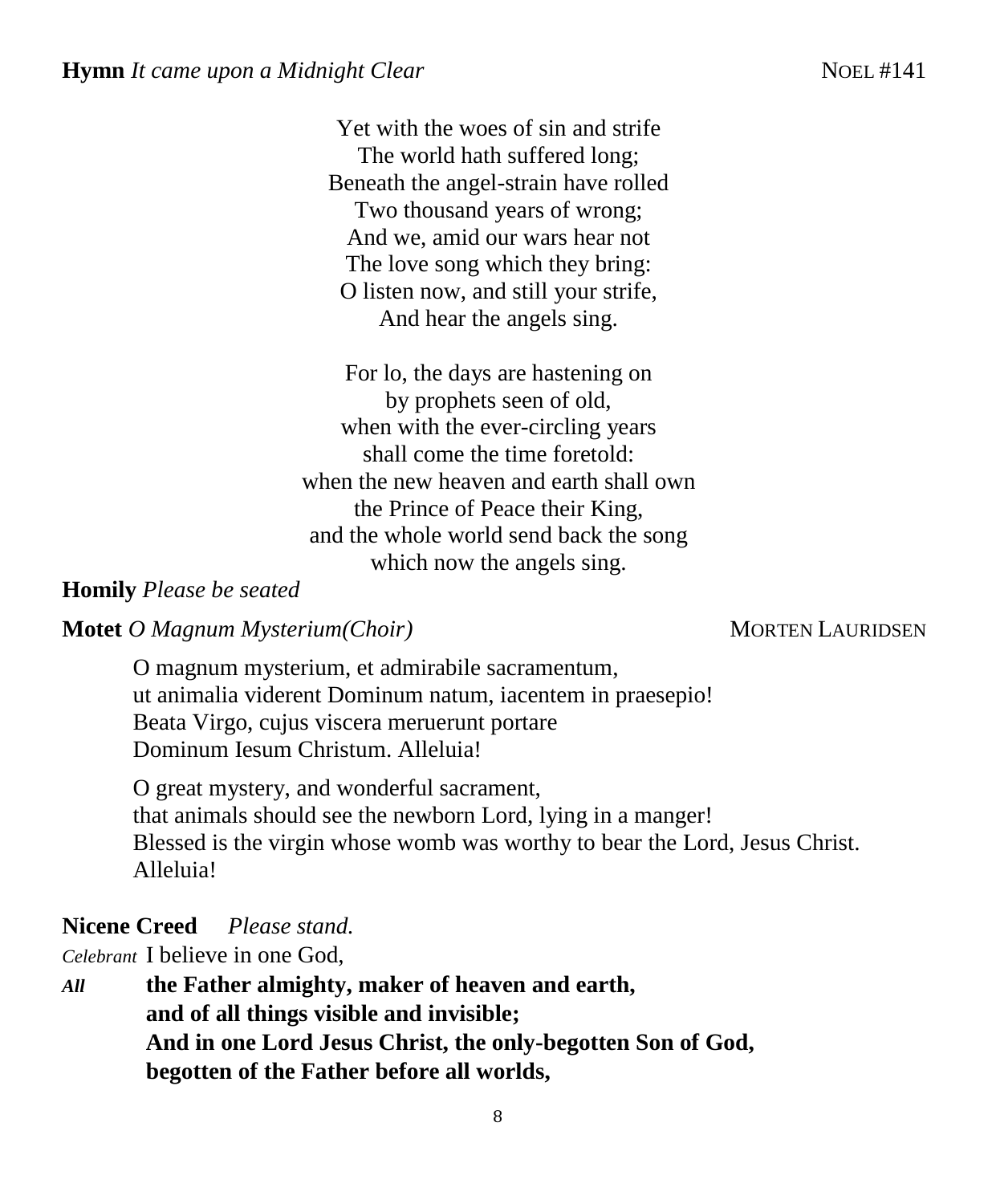**God, of God; Light, of Light; very God, of very God; begotten, not made; being of one substance with the Father; through whom all things were made: who for us and for our salvation came down from heaven, and was incarnate by the Holy Ghost of the Virgin Mary, and was made man, and was crucified also for us under Pontius Pilate. He suffered and was buried, and the third day he rose again according to the scriptures, and ascended into heaven, and sitteth on the right hand of the Father. And he shall come again with glory to judge both the quick and the dead: whose kingdom shall have no end. And I believe in the Holy Ghost, the Lord, the giver of life, who proceedeth from the Father and the Son, who with the Father and the Son together is worshipped and glorified, who spake by the prophets. And I believe one, holy, catholic, and apostolic Church. I acknowledge one baptism for the remission of sins. And I look for the resurrection of the dead, and the life of the world to come. Amen.**

**Prayers of the People** *Please kneel or stand.* Led by Ted Robinson

#### **Confession, and Absolution**

*The Celebrant invites the congregation to join in the General Confession*

*Silence is kept. Please kneel or be seated.*

*Celebrant* Almighty God,

*All* **Father of our Lord Jesus Christ, maker of all things and judge of all people: we acknowledge and confess our manifold sins and wickedness, which we from time to time most grievously have committed, by thought, word and deed, against thy divine majesty. We do earnestly repent, and are heartily sorry for these our misdoings. Have mercy upon us, most merciful Father; for thy Son our Lord Jesus Christ's sake, forgive us all that is past; and grant that we may ever hereafter serve and please thee in newness of life, to the honour and glory of thy name; through Jesus Christ our Lord. Amen.**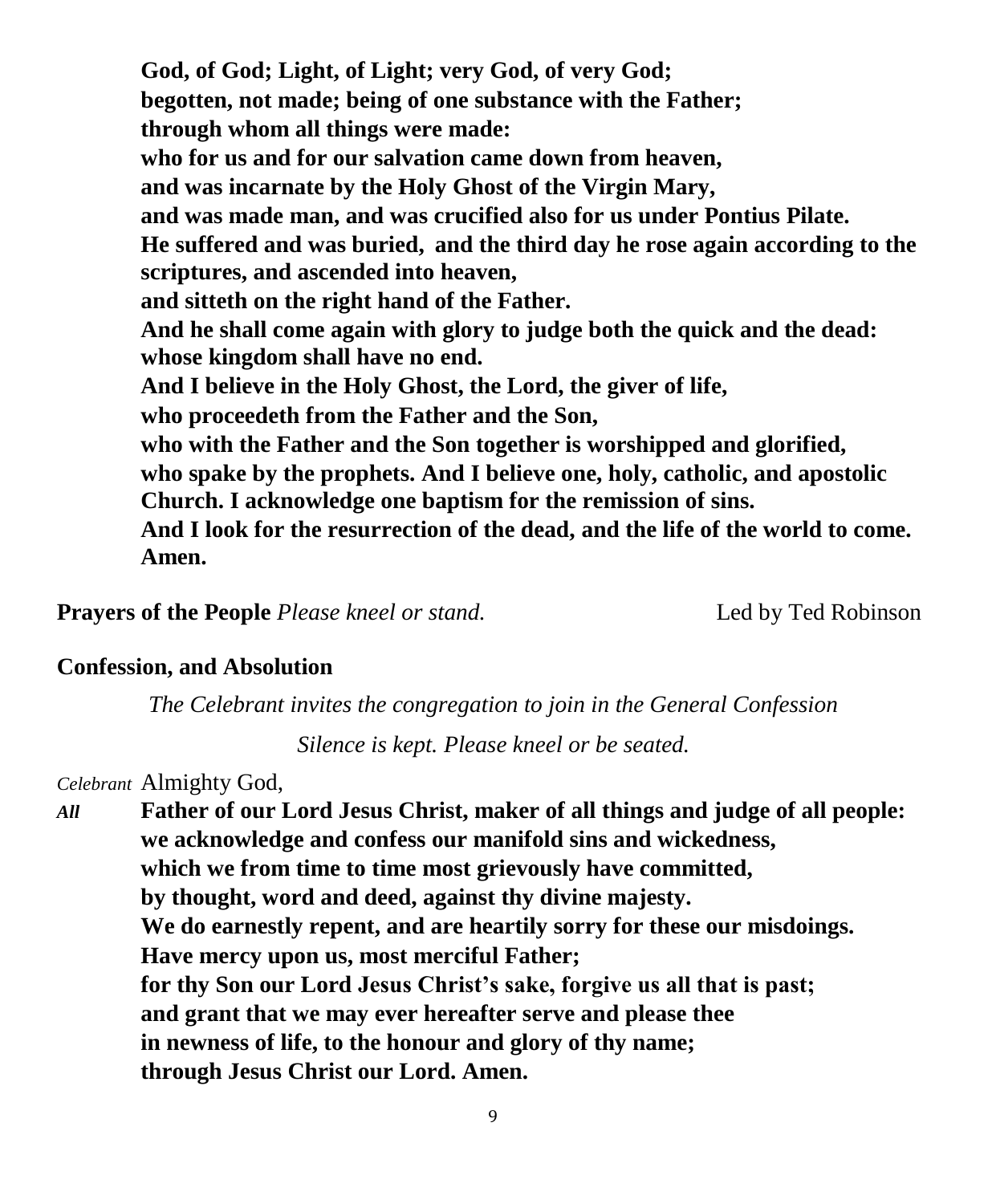*Celebrant* Almighty God, our heavenly Father, who of his great mercy hath promised forgiveness of sins to all them that with hearty repentance and true faith turn unto him: have mercy upon you; pardon and deliver you from all your sins; confirm and strengthen you in all goodness; and bring you to everlasting life; through Jesus Christ our Lord. **Amen.**

#### **The Peace**

*Celebrant* The peace of the Lord be always with you.

### *All* **And with thy spirit.**

*We invite you to share a sign of peace with those near you – a handshake, slight bow or other form of greeting. Please respect those who wish not to shake hands.*

# **Celebration of the Eucharist**

**Hymn** *Angels From the Realms of Glory* REGENT SQUARE #143

Angels from the realms of glory, Wing your flight o'er all the earth; Ye who sang creation's story Now proclaim Messiah's birth.

> *Come and worship, come and worship, Worship Christ, the newborn King.*

Shepherds, in the field abiding, Watching o'er your flocks by night, God with us is now residing; Yonder shines the infant light: *Refrain*

Sages, leave your contemplations, Brighter visions beam afar; Seek the great Desire of nations; Ye have seen His natal star. *Refrain.*

Saints, before the altar bending, Watching long in hope and fear; Suddenly the Lord, descending, In His temple shall appear. *Refrain.*

Though an Infant now we view Him, He shall fill His Father's throne, Gather all the nations to Him; Every knee shall then bow down: *Refrain.*

#### **Prayer over the Gifts**

*Celebrant* Source of light and gladness, accept all we offer on this joyful feast. May we grow up in him who unites our lives to yours; for he is Lord now and for ever.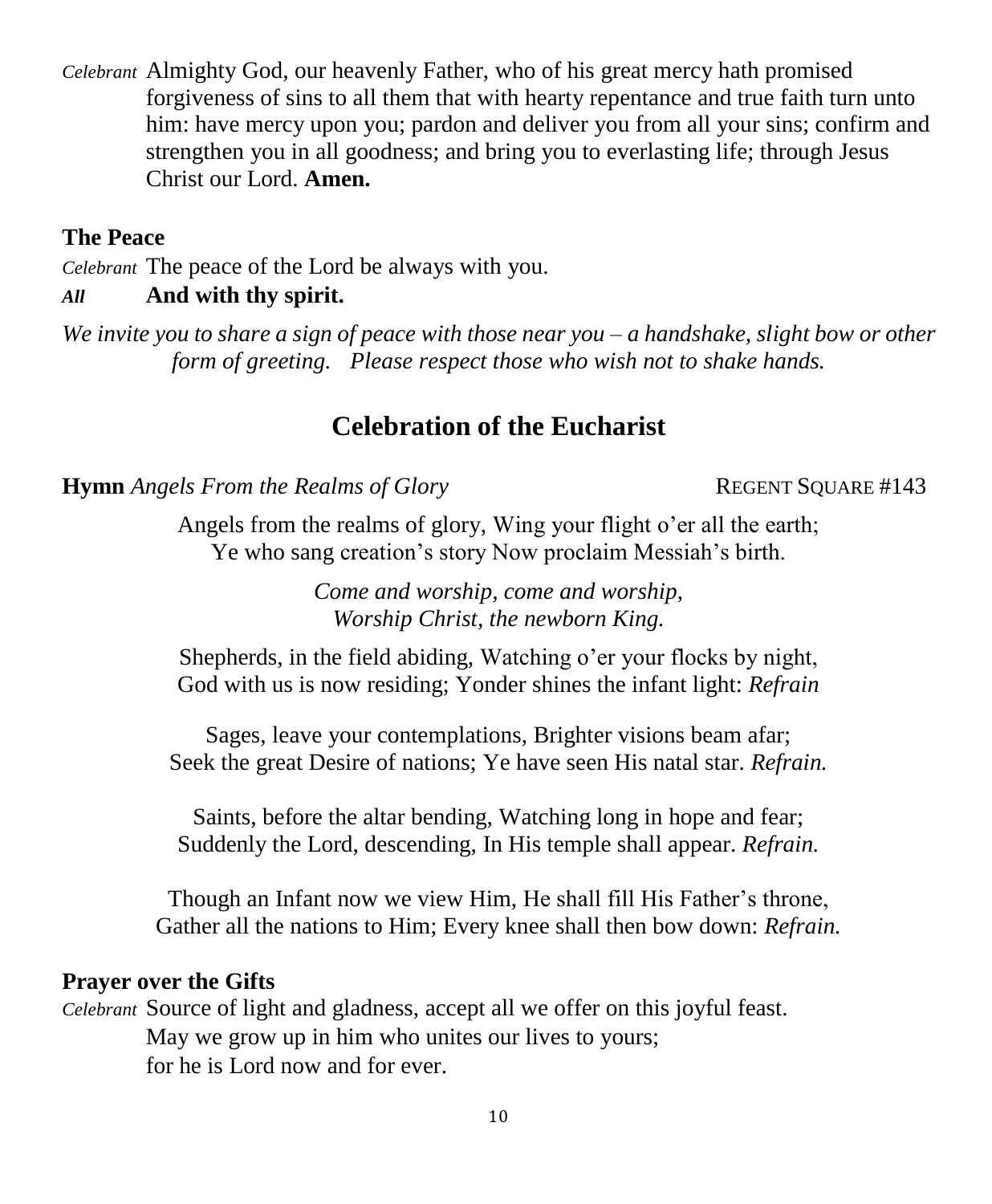#### **The Great Thanksgiving**

*Celebrant* The Lord be with you.*Merbecke; Common Praise* 682

- 
- *All* **And with thy spirit.**

*Celebrant* Lift up your hearts.

- *All* **We lift them up unto the Lord.**
- *Celebrant* Let us give thanks unto our Lord God.
- *All* **It is meet and right so to do.**
- *Celebrant* It is very meet, right, and our bounden duty, that we should at all times, and in all places, give thanks unto thee, O Lord, holy Father, almighty, everlasting God, creator and preserver of all things. Because thou didst give Jesus Christ thine only Son to be born as at this time for us; who, by the operation of the Holy Spirit, was made very man of the substance of the Virgin Mary his mother; and that without spot of sin, to make us clean from all sin. Therefore with angels and archangels, and with all the company of heaven, we laud and magnify thy glorious name; evermore praising thee and saying:
- *Choir Holy, holy, holy, Lord God of Hosts, heaven and earth are full of thy glory. Glory be to thee, O Lord most high. Blessed is he that cometh in the name of the Lord: Hosanna in the highest.*

*All kneel or be seated.*

*Celebrant* Blessing and glory and thanksgiving be unto thee, almighty God, our heavenly Father, who of thy tender mercy didst give thine only Son Jesus Christ to take our nature upon him, and to suffer death upon the cross for our redemption; who made there, by his one oblation of himself once offered, a full, perfect, and sufficient sacrifice, oblation, and satisfaction, for the sins of the whole world; and did institute, and in his holy Gospel command us to continue, a perpetual memorial of that his precious death, until his coming again. Hear us, O merciful Father, we most humbly beseech thee; and grant that we receiving these thy creatures of bread and wine, according to thy Son our Saviour Jesus Christ's holy institution, in remembrance of his death and passion, may be partakers of his most blessed body and blood; who, in the same night that he was betrayed, took bread; and, when he had given thanks, he brake it; and gave it to his disciples, saying, "Take, eat; this is my body which is given for you: Do this in remembrance of me." Likewise after supper he took the cup; and when he had given thanks, he gave it to them, saying, "Drink ye all, of this; for this is my blood of the new covenant, which is shed for you and for many for the remission of sins: Do this, as oft as ye shall drink it, in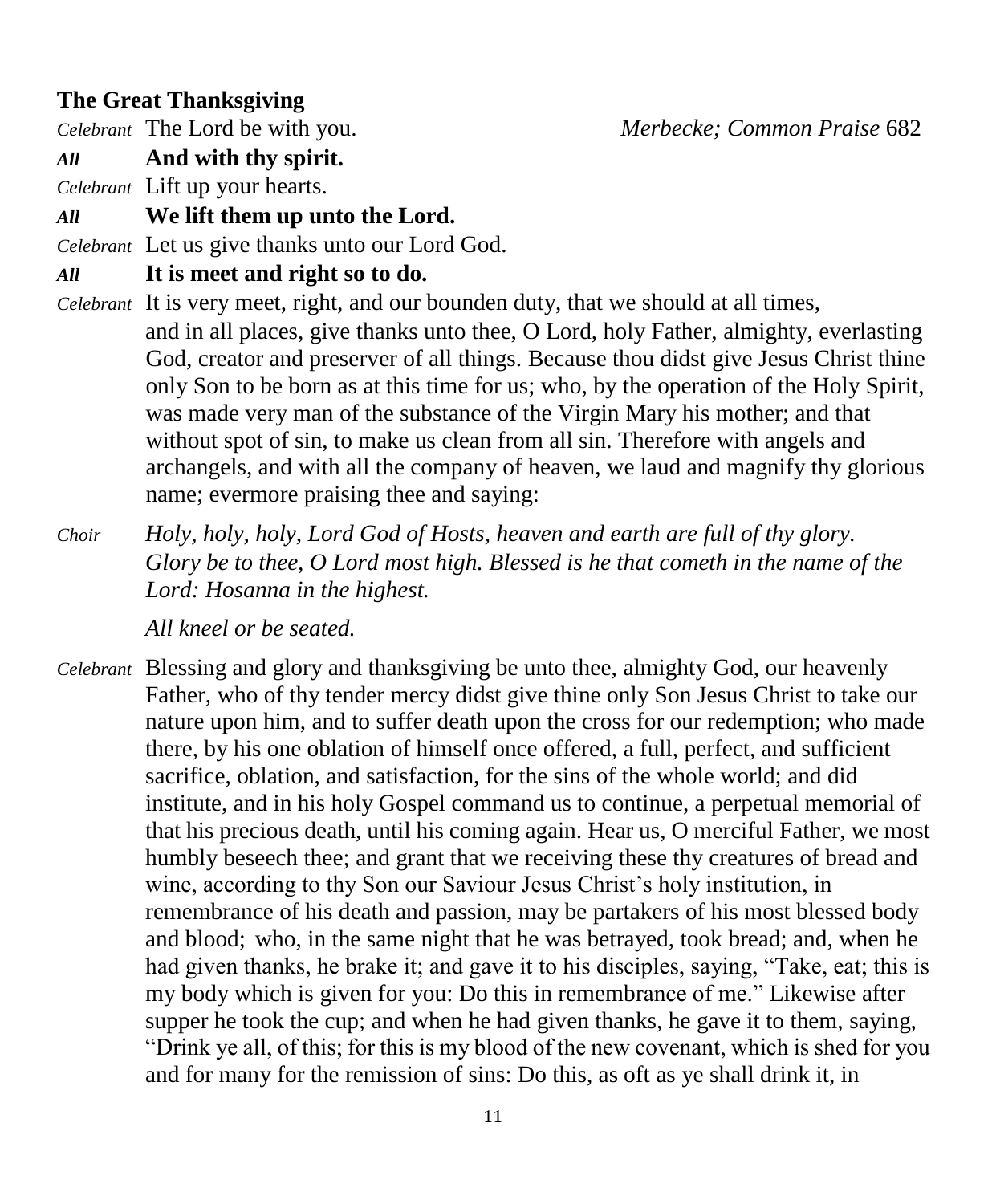remembrance of me." Wherefore, O Father, Lord of heaven and earth, we thy humble servants, with all thy holy Church, remembering the precious death of thy beloved Son, his mighty resurrection, and glorious ascension, and looking for his coming again in glory, do make before thee, in this sacrament of the holy bread of eternal life and the cup of everlasting salvation, the memorial which he hath commanded:

- *All* **We praise thee, we bless thee, we thank thee, and we pray to thee, Lord our God.**
- *Celebrant* And we entirely desire thy fatherly goodness mercifully to accept this our sacrifice of praise and thanksgiving, most humbly beseeching thee to grant, that by the merits and death of thy Son Jesus Christ, and through faith in his blood, we and all thy whole Church may obtain remission of our sins, and all other benefits of his passion; and we pray that by the power of thy Holy Spirit, all we who are partakers of this holy communion may be fulfilled with thy grace and heavenly benediction; through Jesus Christ our Lord, by whom and with whom, in the unity of the Holy Spirit, all honour and glory be unto thee, O Father Almighty, world without end. **Amen.**

#### **Lord's Prayer** – *said together*

*All* **Our Father, who art in heaven, Hallowed be thy Name. Thy Kingdom come, thy will be done on earth, as it is in heaven. Give us this day our daily bread. And forgive us our trespasses, As we forgive them that trespass against us. And lead us not into temptation, But deliver us from evil. For thine is the kingdom, The power, and the glory, For ever and ever. Amen.**

#### **Breaking of the Bread**

*Celebrant* We break the bread of life, and that life is the light of the world.

*All* **God here among us, light in the midst of us, bring us to light and life.**

#### **Agnus Dei –** *Please sit or kneel.*

- *Choir* O Lamb of God, that takest away the sin of the world, have mercy upon us.
	- O Lamb of God, that takest away the sin of the world, have mercy upon us.
	- O Lamb of God, that takest away the sin of the world, grant us thy peace.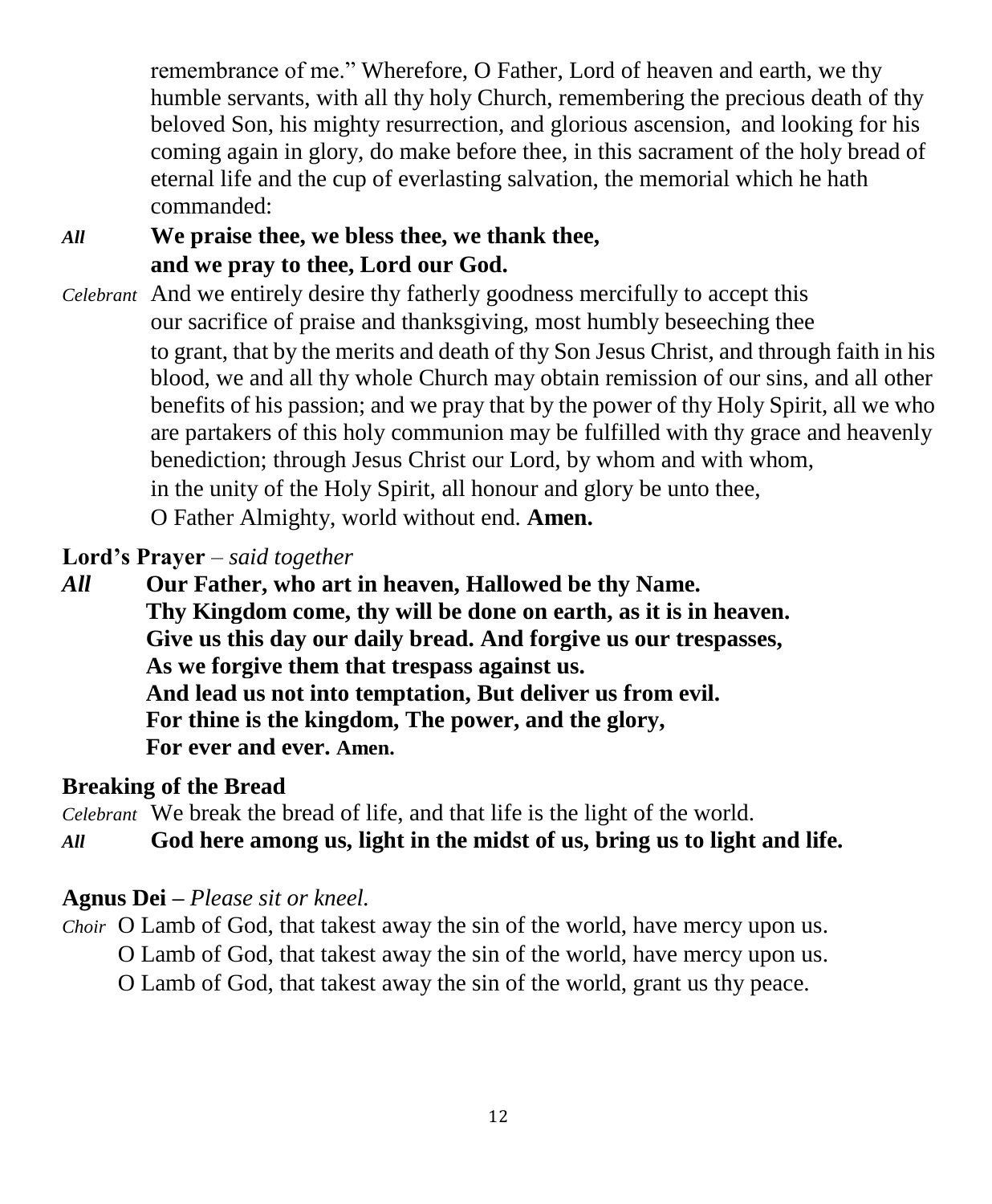#### **Holy Communion**

*All baptized Christians are welcome to receive Communion. Please do not dip the consecrated bread into the wine - Drinking from the chalice is considered safe from the point of view of public health. You are also welcome to receive only the bread, if you prefer. Indicate this by holding your arms crossed over your chest as the chalice passes; this is also a way to receive a blessing rather than communion. Gluten-free communion wafers are available – please let the administering priest know.*

**Choir Carol** *In the Bleak Midwinter* **HAROLD DARKE** 

In the bleak mid-winter frosty wind made moan; Earth stood hard as iron, water like a stone; Snow had fallen, snow on snow, snow on snow, In the bleak mid-winter long ago.

Our God, heaven cannot hold Him nor earth sustain, Heaven and earth shall flee away when He comes to reign: In the bleak mid-winter astable-place sufficed The Lord God Almighty — Jesus Christ.

Enough for Him, whom Cherubim worship night and day, A breastful of milk and a mangerful of hay; Enough for Him, whom Angels fall down before, The ox and ass and camel which adore.

> What can I give Him, poor as I am? — If I were a Shepherd I would bring a lamb; If I were a Wise Man I would do my part, — Yet what I can I give Him, - Give my heart.

**Hymn** *Of Eternal Love Begotten* **DIVINUM MYSTERIUM #132** 

*All* **Of the Father's Love begotten ere the worlds began to be, he is Alpha and Omega, he the source, the ending he, of the things that are and have been, and that future years shall see, evermore and evermore.**

*Men* At his Word the worlds were framed. He commanded, it was done: heaven and earth and depths of ocean in their threefold order one; all that grows beneath the shining of the moon and burning sun, evermore and evermore.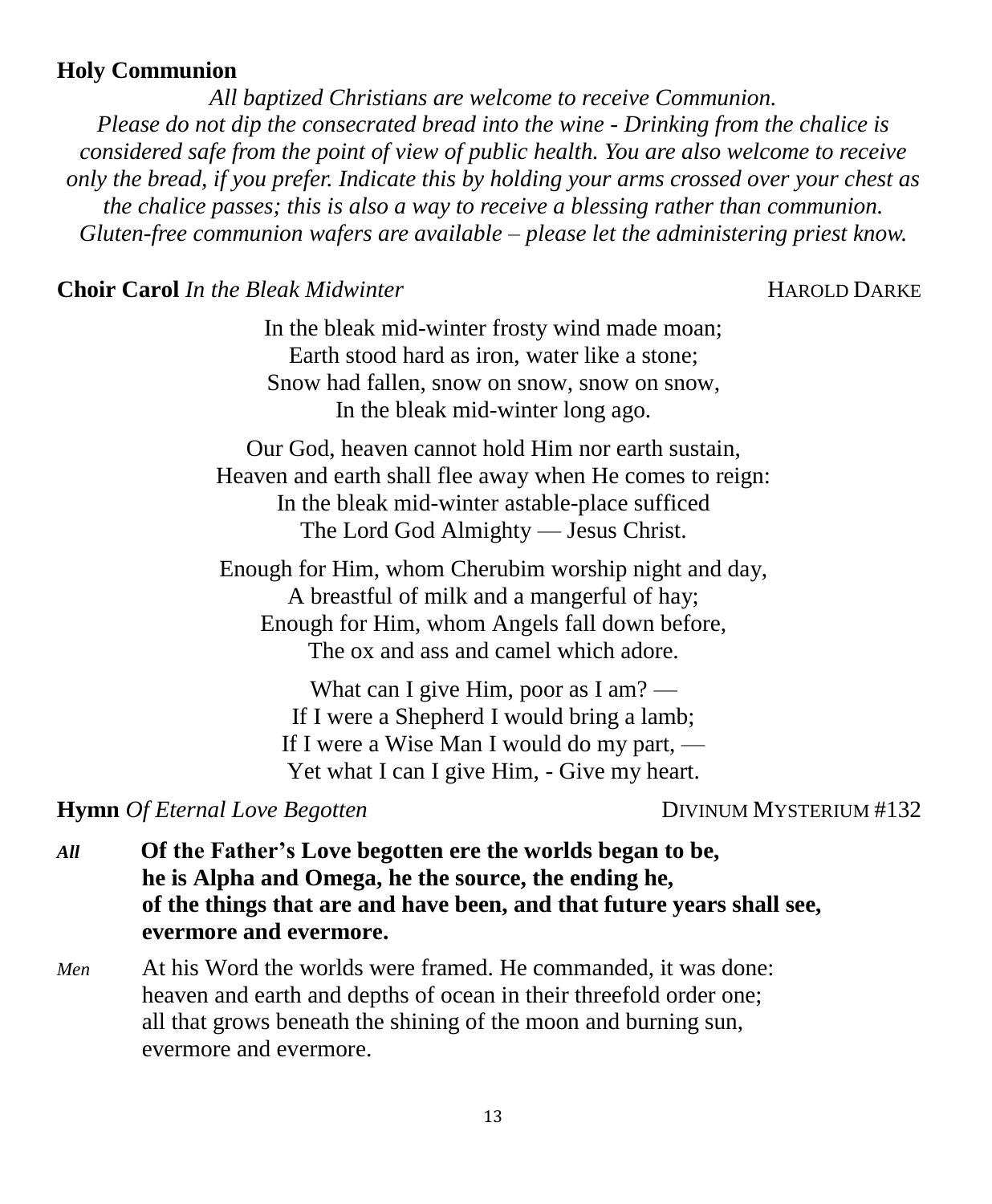| Women | O that birth for ever blessed, when the virgin, full of grace,      |
|-------|---------------------------------------------------------------------|
|       | by the Holy Ghost conceiving, bare the Saviour of our race,         |
|       | and the babe, the world's redeemer, first revealed his sacred face, |
|       | evermore and evermore.                                              |

- *Men* This is he whom seers in old time chanted of with one accord, whom the voices of the prophets promised in their faithful word; now he shines, the long expected; let creation praise its Lord, evermore and evermore.
- *Women* O ye heights of heaven, adore him; angel hosts, his praises sing; all dominions, bow before him, and extol our God and king; let no tongue on earth be silent, every voice in concert ring, evermore and evermore.
- *All* **Christ, to thee, with God the Father, and, O Holy Ghost, to thee, hymn and chant and high thanksgiving, and unwearied praises be, honour, glory, and dominion and eternal victory, evermore and evermore.**

|  |  | <b>Hymn 136</b> While Shepherds Watched Their Flocks |
|--|--|------------------------------------------------------|
|--|--|------------------------------------------------------|

**Hymn 136** *While Shepherds Watched Their Flocks* WINCHESTER OLD

**O Holy Night** *Danielle Dudycha – Soprano* ADOLPHE ADAM

*Hand candles will be lit. To prevent dripping wax, please tip your unlit candle to the lit candle.*

**Hymn** *Silent Night* (*please remain seated*) STILLE NACHT #119

Silent night, Holy night, All is calm, All is bright Round yon virgin mother and child. Holy infant so tender and mild, Sleep in heavenly peace. Sleep in heavenly peace.

Silent night, Holy night, Shepherds quake at the sight, Glories stream from heaven afar, Heavenly hosts sing alleluia; Christ the Saviour, is born! Christ the Saviour, is born!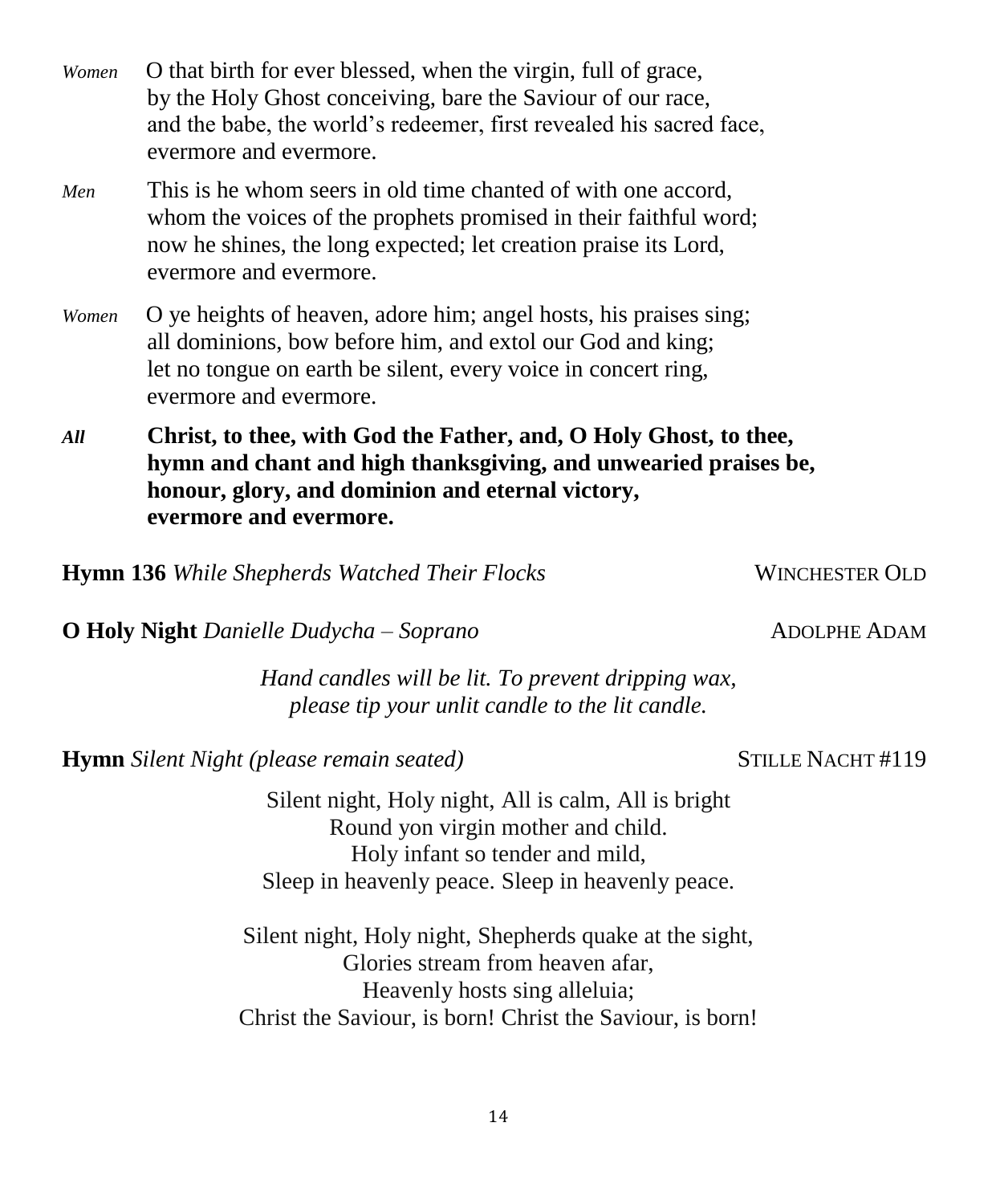Silent night, Holy night, Son of God, Love's pure light Radiant beams from thy holy face, With the dawn of redeeming grace, Jesus, Lord, at thy birth. Jesus, Lord, at thy birth.

# **Prayer after Communion** *Please stand*

*Celebrant* Father of all, tonight you have united earth and heaven are united in sending thy Son to take our human nature. May we who have tasted heavenly things share in the life of his eternal kingdom. We ask this in the name of Jesus Christ our Lord. **Amen.**

#### **Doxology**

*Celebrant* Glory to God,

*All* **whose power, working in us, can do infinitely more than we can ask or imagine. Glory to God from generation to generation, in the Church and in Christ Jesus, for ever and ever. Amen.**

**Blessing** *Please extinguish hand candles.*

#### **Hymn** *Hark the Herald Angels* MENDELSSOHN #138

1. Hark! The herald angels sing, "Glory to the newborn King, peace on earth, and mercy mild, God and sinners reconciled." Joyful, all ye nations, rise, join the triumph of the skies; with the angelic host proclaim, "Christ is born in Bethlehem!"

#### *Refrain:*

Hark! The herald angels sing, "Glory to the newborn King."

2. Christ, by highest heaven adored; Christ, the everlasting Lord; late in time behold him come, offspring of a virgin's womb. Veiled in flesh the Godhead see; hail, the incarnate deity, pleased as one of us to dwell, Jesus, our Emmanuel! *Refrain*

3. Hail, the heaven-born Prince of Peace! Hail, the Sun of Righteousness! Light and life to all he brings, risen with healing in his wings. Mild he lays his glory by, born that we no more may die, born to raise each child of earth, born to give us second birth. *Refrain*